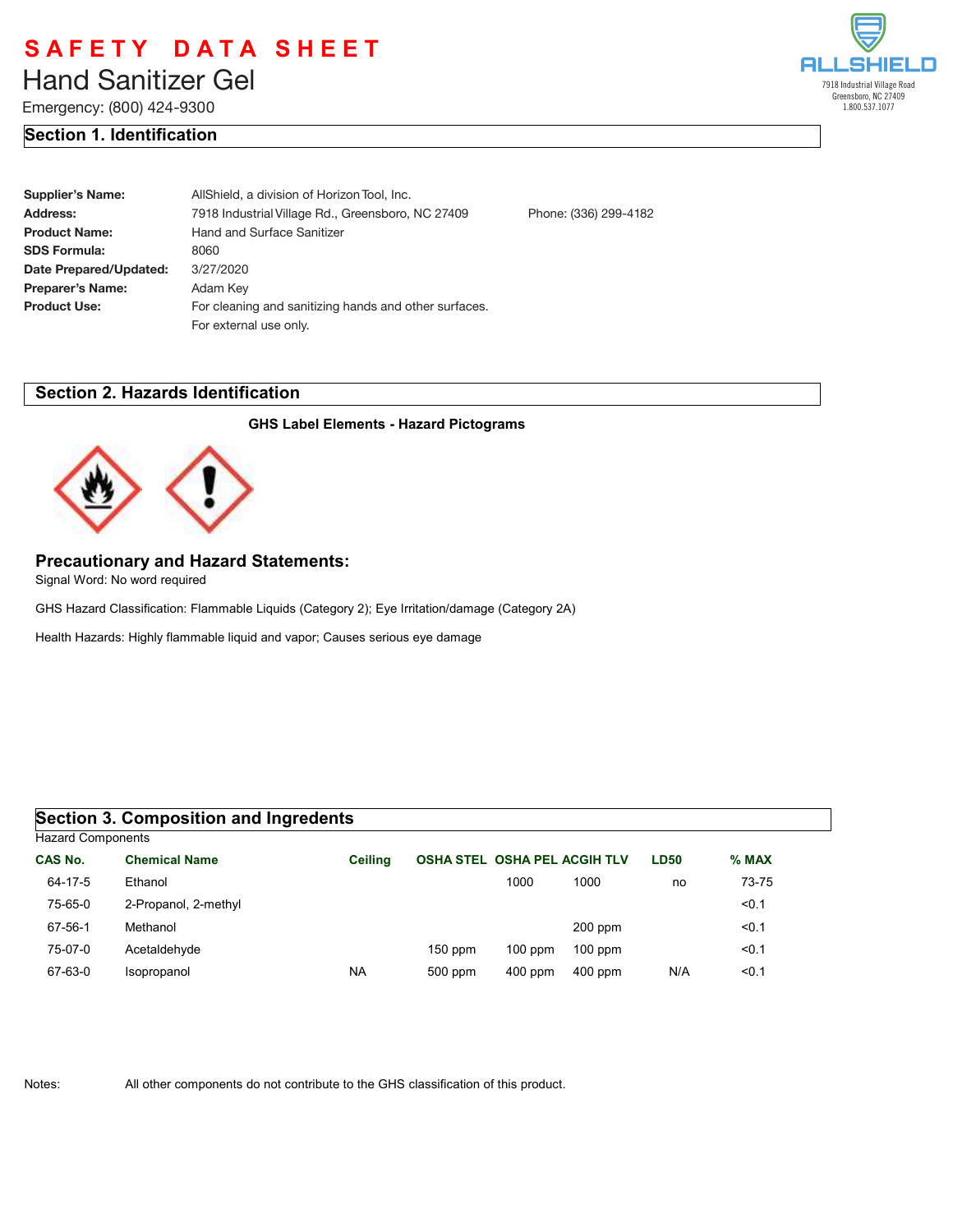Emergency: (800) 424-9300

### **Section 4. First Aid Measures**

#### **Signs and Symptoms of Exposure**

| Inhalation: | Potential for exposure by inhalation if aerosols or mists are generated. If these conditions exist, there may be irritation to<br>the mucous membranes, throat and respiratory tract. |
|-------------|---------------------------------------------------------------------------------------------------------------------------------------------------------------------------------------|
| Skin:       | No adverse symptoms are expected with skin contact. However, prolonged or excessively repeated contact may cause<br>dryness with possible irritation.                                 |

- Ingestion: May cause irritation to the gastrointestinal tract.
- Eyes: Causes severe irritaton to the eyes.

Medical Conditions Generally Aggravated by Exposure:

None known.

#### **Emergency and First Aid Procedures**

- Remove to fresh air. If breathing is difficult, give oxygen. If breathing has stopped, administer CPR. GET MEDICAL ATTENTION. Inhalation:
- Flush skin with plenty of water for at least 15 minutes while removing contaminated clothing and footwear. If irritation develops or persists, seek medical attention. Do not reuse clothing before laundering. Skin:
- Immediately contact poison control center or see a physician.. Do not induce vomiting without medical advice. Never give anything by mouth to an unconsciuos person. Ingestion:
- Flush eyes with plenty of water for at least 15 minutes while holding the lids open. Remove contact lenses if easy to do.Continue to flush eyes. If irritation develops or persists, seek medical attention. Eyes:

## **Section 5. Fire Fighting Procedures**

| Flash Point:                    | 73.0° F; 22.8°C                                                                                                        |
|---------------------------------|------------------------------------------------------------------------------------------------------------------------|
| <b>Flammability Limits:</b>     | No data available.                                                                                                     |
| <b>Extinguishing Media:</b>     | Water spray, alcohol-resistent foam, dry chemical, carbon dioxide. Sand or earth may be used for small fires<br>only.  |
| <b>Firefighting Procedures:</b> | Wear self-contained breathing apparatus and protective suit. Keep containers and surroundings cool with<br>water spray |
|                                 |                                                                                                                        |

Fire or Explosion Hazards: Flash back possible over considerable distance.

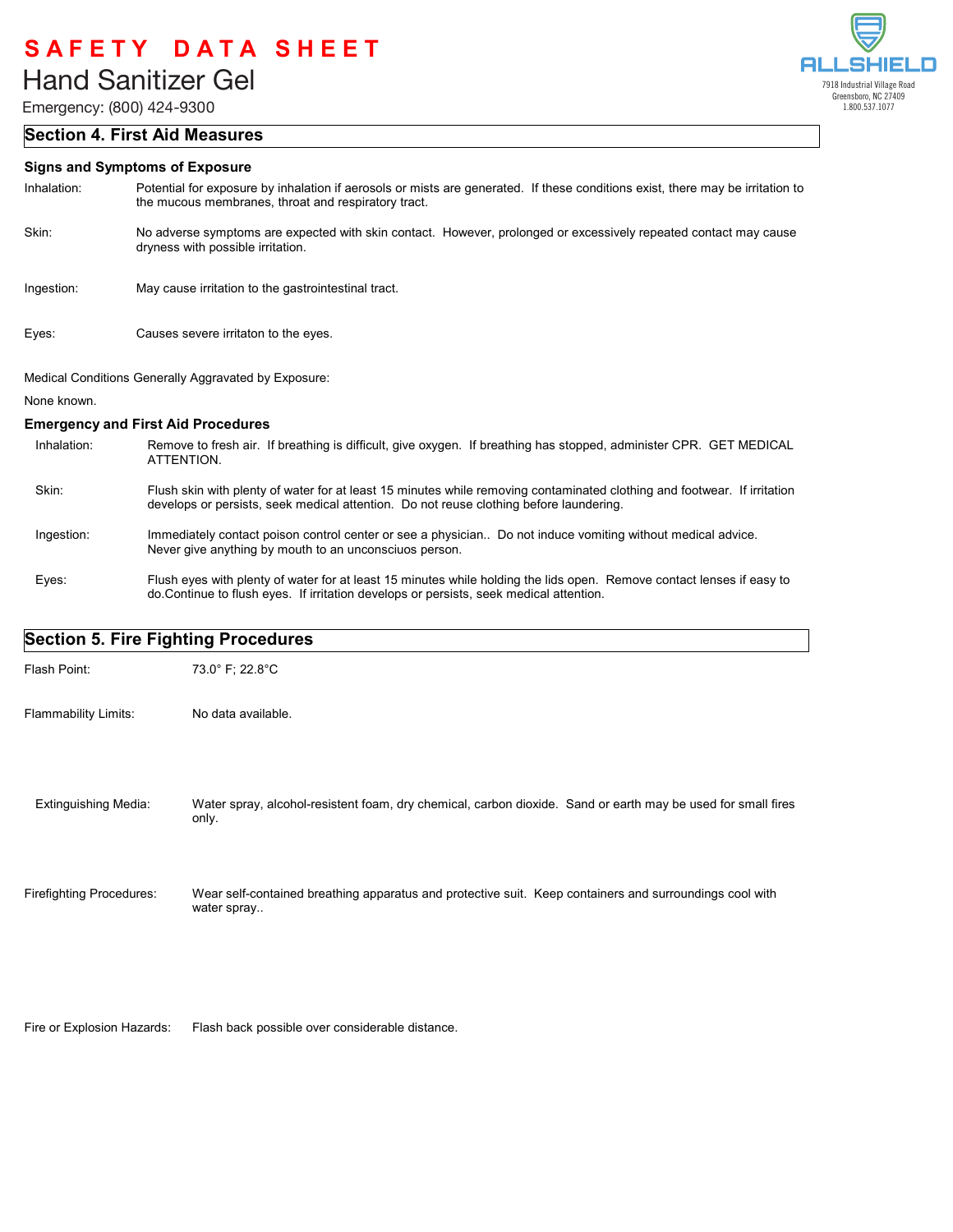Emergency: (800) 424-9300

# Al П 7918 Industrial Village Road Greensboro, NC 27409 1.800.537.1077

### **Section 6. Accidental Release Measures**

| Steps to be Taken in Case Material is Released or Spilled |                                                                                                                                                                                                                                                                                                                                                          |  |  |  |
|-----------------------------------------------------------|----------------------------------------------------------------------------------------------------------------------------------------------------------------------------------------------------------------------------------------------------------------------------------------------------------------------------------------------------------|--|--|--|
| Small Spills:                                             | Absorb with earth, sand or other non-combustible material and transfer to containers for later disposal. Wipe up with<br>absorbent material, (e.g. cloth, fleece) Clean surface thoroughly to remove any residual.                                                                                                                                       |  |  |  |
| Large Spills:                                             | Evacuate personnel to safe areas. Remove all sources of ignition. Contain spillage and then collect with<br>non-combustible absorbent material, (e.g. sand, earth, diatomaceous earth, vermiculite) and place in container for<br>disposal according to local, state and federal regulations. Do not flush into surface water or sanitary sewer systems. |  |  |  |
| <b>Wasted Disposal</b><br>Method:                         | Dispose of in accordance with all local, state, and federal regulations.                                                                                                                                                                                                                                                                                 |  |  |  |

## **Section 7. Handling and Storage**

Ensure all equipment is electrically grounded before beginning transfer operations. Store in a cool dry place. Keep container cover closed when not in use. Precautions for Handling and Storing:

Store in ambient temperature and pressure. Keep away from heat or ignition sources. Other

Precautions:

## **Section 8. Control Measures**

Avoid breathing mists or heated vapors of this product. If appropriate testing indicates the need for respiratory protection, use only NIOSH/MSHA approved devies and appropriate cartridges. Respiratory protection is normally not required except in emergencies or when conditions cause excessive airborne levels of mists or vapors. **Respiratory** 

| Ventilation: No                          | Local Exhaust: No                                                                                                                                                                                                      | Forced Exhaust: No |
|------------------------------------------|------------------------------------------------------------------------------------------------------------------------------------------------------------------------------------------------------------------------|--------------------|
| Protective Gloves:                       | Chemical resistant gloves with appropriate perrmeation rate. Butyl rubber, PVC or neoprene.                                                                                                                            |                    |
| Eye Protection:                          | Safety goggles or face shield as appropriate.                                                                                                                                                                          |                    |
| <b>Protective Clothing</b><br>Equipment: | If there is a high potential for splashing or employee contact, wear chemical protective clothing or apron.                                                                                                            |                    |
| Work Hygienic<br>Practices:              | Establish good personal hygiene and work practices. Always wash hands and face before eating, drinking or<br>smoking. Never eat, smoke, or drink in the work area. Always wash your hands after handling any chemical. |                    |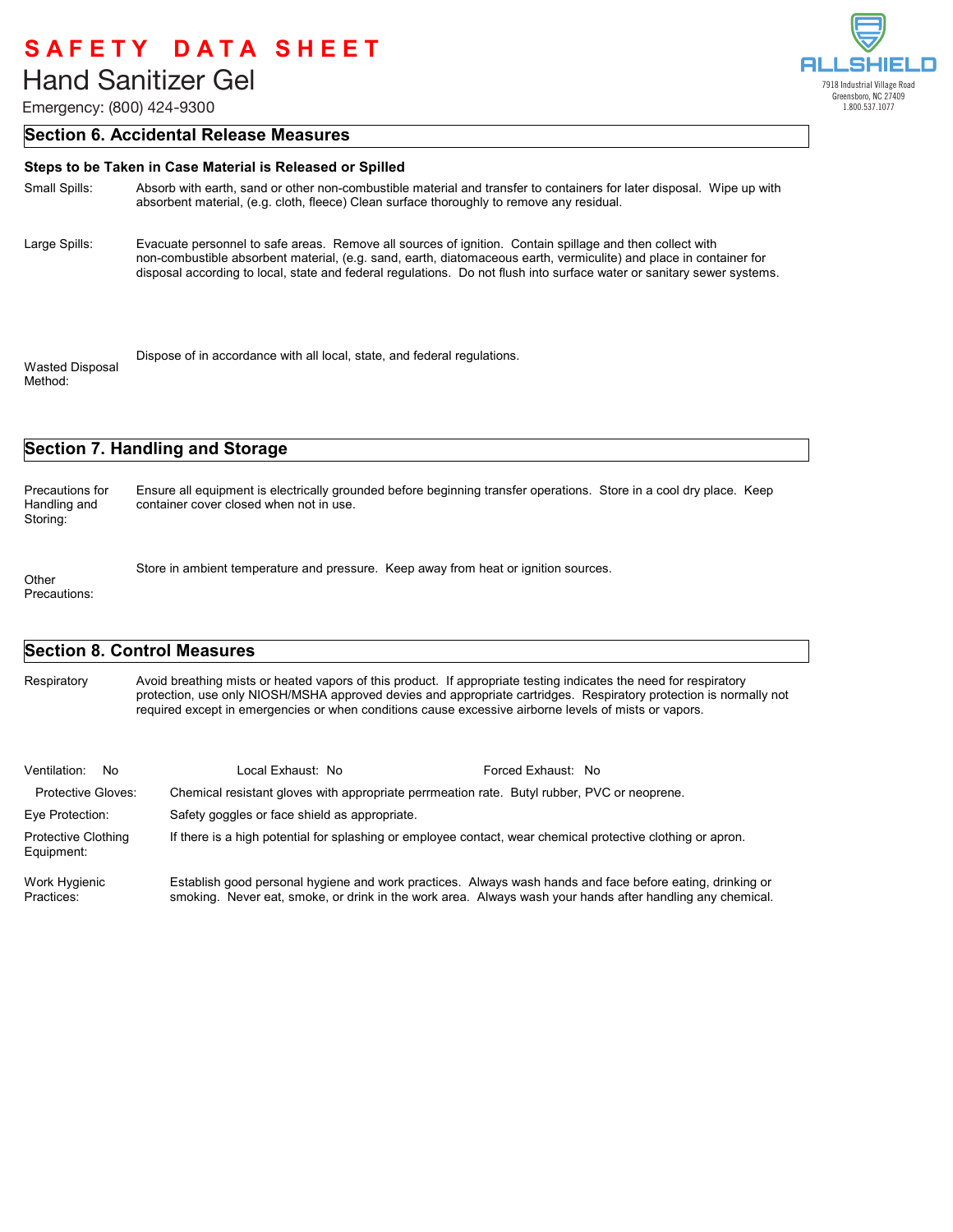Emergency: (800) 424-9300



# **Section 9. Physical/Chemical Characteristics**

| Specific Gravity:    | No data available             | <b>Boiling Point:</b>               | 191.94 $^{\circ}$ F |
|----------------------|-------------------------------|-------------------------------------|---------------------|
| Vapor Pressure:      | No data available             | Melting Point:                      | No data available   |
| Vapo Density:        | No data available             | Evaporation Rate: No data available |                     |
| Percent Volatile:    | No data available             | pH Factor:                          | No data available   |
| Solubility In Water: | Slightly soluble              | Odor:                               | Mild                |
| Appearance:          | Cloudy to clear colorless gel |                                     |                     |

## **Section 10. Stability and Reactivity**

| Reactivity:                 | Not a reactive product by nature.                                                                                                                                     |
|-----------------------------|-----------------------------------------------------------------------------------------------------------------------------------------------------------------------|
| <b>Chemical Stability:</b>  | Stable at normal ambient temperature and pressure.                                                                                                                    |
| Possible Hazards:           | None known.                                                                                                                                                           |
| Conditions to Avoid:        | Keep away from heat and sources of ignition.                                                                                                                          |
| Incompatible<br>Materials:  | Can react with strong oxidizers, inorganic salts and halogens.                                                                                                        |
| Hazardous<br>Decomposition: | No decomposition if stored and applied as directed. Combustion products include carbon dioxide, carbon monoxide<br>and possibly other unidentified organic compounds. |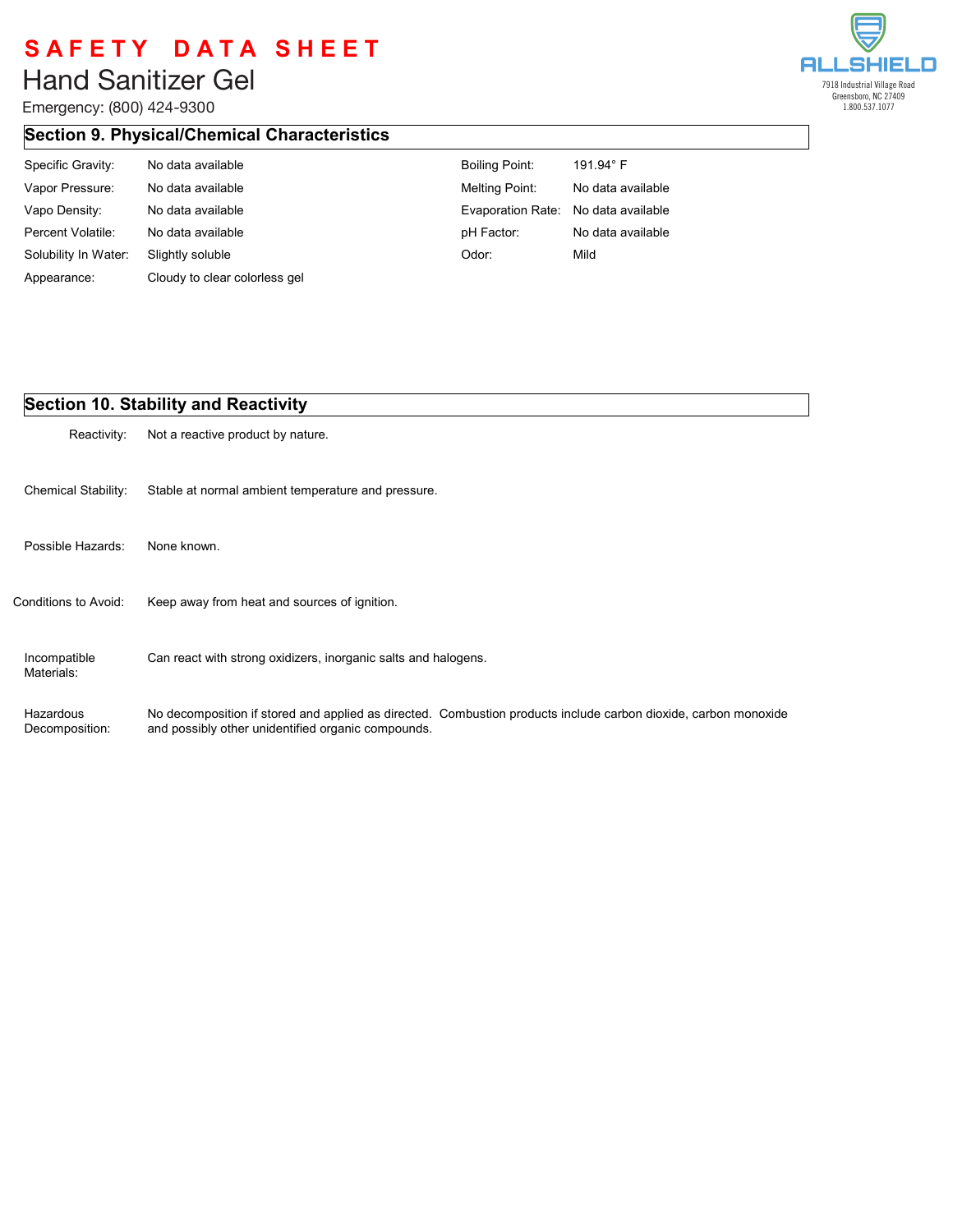# **Liberty Hand Sanitizer Gel** Hand Sanitizer Gel

Emergency: (800) 424-9300

## **Section 11. Toxicological Information**

### **Routes of Entry**

| If aerosol or mists are formed, may be irritating to the respiratory tract. |                   |                                                                                                                                                                                                                                                                                                |  |
|-----------------------------------------------------------------------------|-------------------|------------------------------------------------------------------------------------------------------------------------------------------------------------------------------------------------------------------------------------------------------------------------------------------------|--|
| No adsverse effects are expected with skin contact.                         |                   |                                                                                                                                                                                                                                                                                                |  |
|                                                                             |                   |                                                                                                                                                                                                                                                                                                |  |
|                                                                             |                   |                                                                                                                                                                                                                                                                                                |  |
|                                                                             |                   | Causes severe eye irritation.                                                                                                                                                                                                                                                                  |  |
|                                                                             |                   |                                                                                                                                                                                                                                                                                                |  |
|                                                                             |                   |                                                                                                                                                                                                                                                                                                |  |
| IARC Monographs?:                                                           |                   |                                                                                                                                                                                                                                                                                                |  |
| OSHA Regulated?;                                                            |                   |                                                                                                                                                                                                                                                                                                |  |
|                                                                             |                   |                                                                                                                                                                                                                                                                                                |  |
|                                                                             |                   | Ethanol LD50 Rat 6.2g/kg; 2-Propanol, 2-methyl Rat 4.7 g/kg; Acetylaldehyde Rat 661 mg/kg; Methanol Rabbit 85.41                                                                                                                                                                               |  |
|                                                                             |                   | 2-Propanol Rat 4.7 g/kg; Acetylaldehyde Rat 3,540 mg/kg; Methanol Rabbit 15,800                                                                                                                                                                                                                |  |
|                                                                             |                   | Ethanol LC50 Mouse (4 hours) > 20 mg/L; Methanol Cat 85.41 mg/L 4.5 hours                                                                                                                                                                                                                      |  |
| Likely Routes of Exposure:                                                  |                   |                                                                                                                                                                                                                                                                                                |  |
| Developmental Effects:                                                      | No data available |                                                                                                                                                                                                                                                                                                |  |
| Eye Damage/Eye Irritation:                                                  |                   | Rabbit OECD 405 Ethanol = Irritating                                                                                                                                                                                                                                                           |  |
| SkinCorrosion/Irritation:                                                   |                   | Rabbit OECD 404 Ethanol = Not irritating                                                                                                                                                                                                                                                       |  |
|                                                                             |                   | Ethanol Guinea Pig Maximisation Test = Not sensitizing                                                                                                                                                                                                                                         |  |
| Repeated Dose Toxicity:                                                     |                   |                                                                                                                                                                                                                                                                                                |  |
|                                                                             |                   |                                                                                                                                                                                                                                                                                                |  |
|                                                                             |                   | May cause irritation to the gastrointestinal tract.<br>Severe irritation<br><b>Health Hazards (Acute and Chronic)</b><br>Acetylaldhyde (75-07-0)<br>Acetylaldhyde (75-07-0)<br>Not as a carcinogen<br>Causes severe eye irritation.<br>Respiratory or Skin Sensitization:<br>No data available |  |

Carcinogenicity: Acetylaldehyde IARC 2B, NTP Reasonably anticipated to be a human carcinogen.

| Mutagenicity:                           | No data available |                                                                              |
|-----------------------------------------|-------------------|------------------------------------------------------------------------------|
| Teratogenicity:                         | No data available |                                                                              |
| Carcinogenicity:                        |                   | Acetylaldehyde IARC 2B, NTP Reasonably anticipated to be a human carcinogen. |
| Specific Target Organ Toxicity-Single   |                   | No data available                                                            |
| Specific Target Organ Toxicity-Repeated |                   | No data avaiable                                                             |
| Aspiration Hazard:                      | No data available |                                                                              |
| Other Information:                      | n/a               |                                                                              |

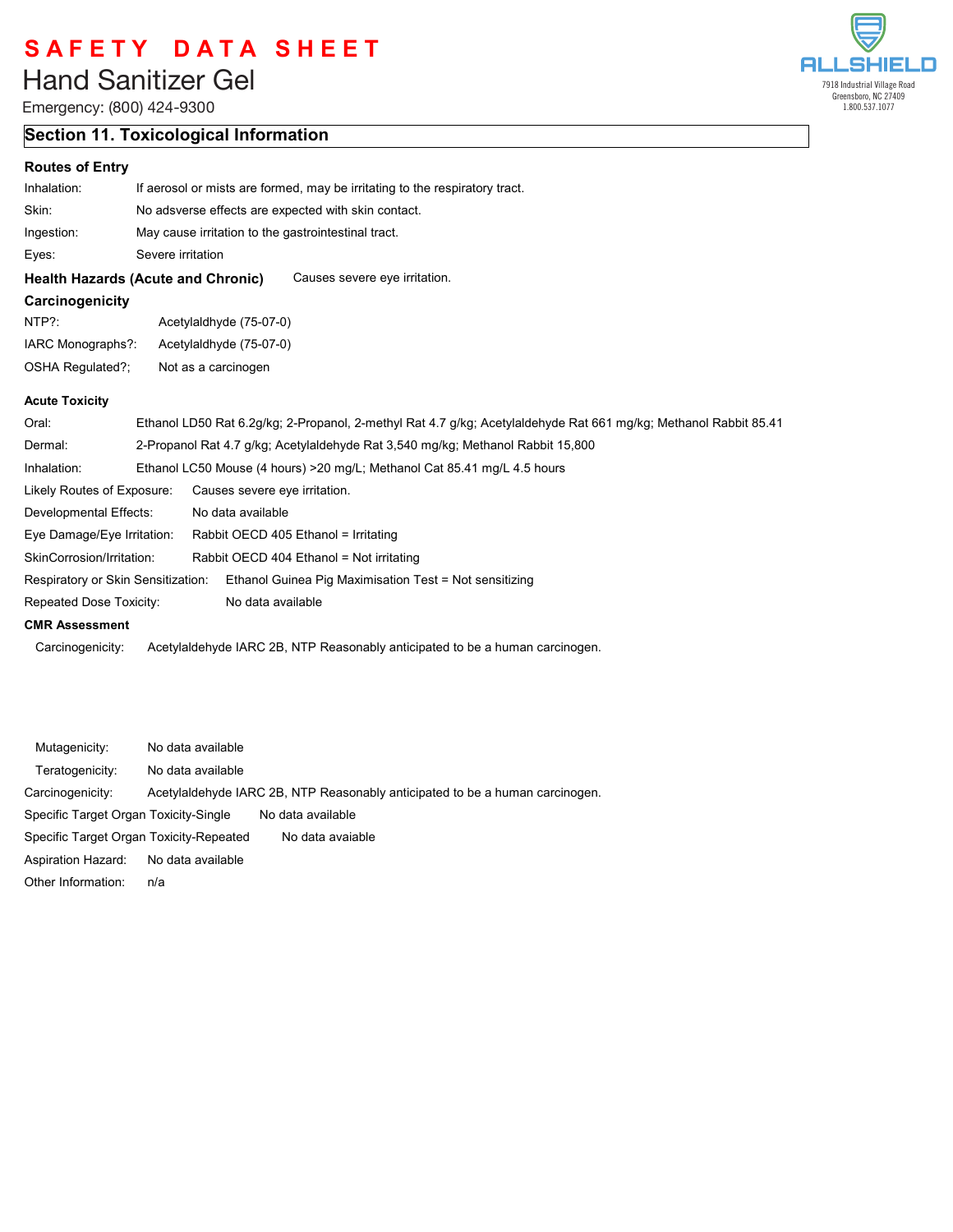# **Liberty Hand Sanitizer Gel** Hand Sanitizer Gel

Emergency: (800) 424-9300

### **Sections 12. Ecological Information**

#### **Toxicity Conclusion and Data**

Ethanol: LC50 (Pimephales promless (fathead minnow)) 96 hours = >100 mg/L flow through test. Ethanol: EC50 (Ceriodaphnia Dubia (water flea)) 48 hours = >100 mg/L static test Ethanol EC50 (Chlorella Vulgaris) 72 hours = >100 mg/L static test OECD201

Biodegradability: Ethanol: Readily biodegradable per OECD 301B (28 day) = >60%

**Mobility In Soil**

SoilWater: No data available

AdverseEffects: n/a

### **Section 13. Disposal Considerations**

Dispose of in accordance with all local, state, and federal regulations. Disposal Methods:

D001 - Ignitability (RQ 100 LB). This product has the RCRA characteristics of ignitability.

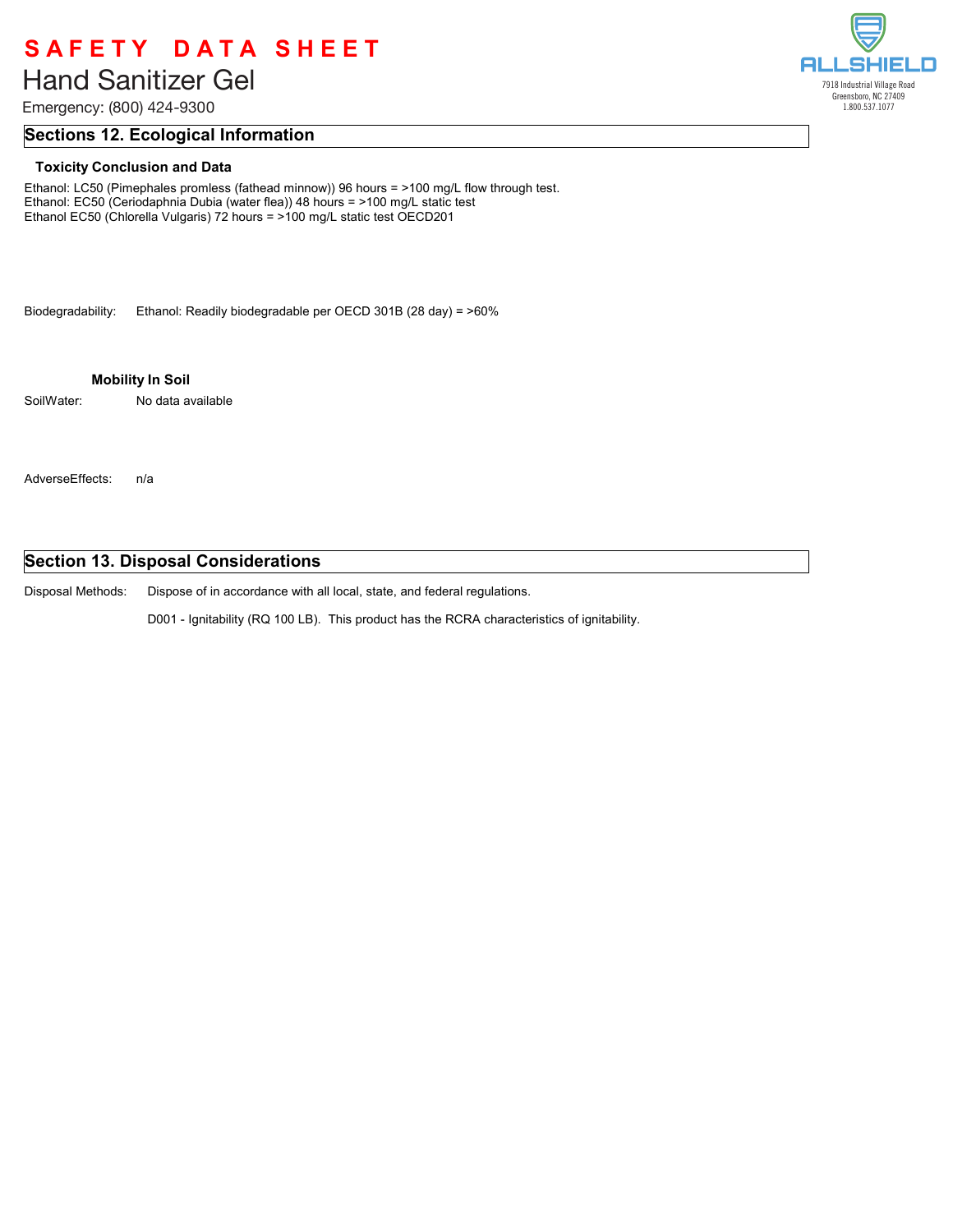# **Liberty Hand Sanitizer Gel** Hand Sanitizer Gel

Emergency: (800) 424-9300

# **Section 14. Transport Information**

### **DOT Classification**

| UN Number:                              | UN1170 |
|-----------------------------------------|--------|
| Proper Shipping Name: Ethanol Solutions |        |
| Hazard Class:                           | 3      |
| Packing Group:                          | Ш      |
| Enviromental Hazard:                    | N/A    |
| Additional Information:                 |        |

#### **IMDG Classification**

| <b>IMDG UN Number</b>                               | UN1170                            |
|-----------------------------------------------------|-----------------------------------|
| <b>IMDG Proper Shipping Name:</b> Ethanol Solutions |                                   |
| IMDG Hazard Class:                                  | 3                                 |
| <b>IMDG Packing Group:</b>                          | Ш                                 |
| <b>IMDG Enviromental Hazard:</b>                    | N/A                               |
| <b>IMDG Additional Information:</b>                 | <b>Regulated Marine Pollutant</b> |

#### **IATA Classification**

| IAIA VIASSIIIVAUVII              | UN1170                   |
|----------------------------------|--------------------------|
| IATA UN Number:                  |                          |
| IATA Proper Shipping Name:       | <b>Ethanol Solutions</b> |
|                                  | 3                        |
| IATA Hazard Class:               | Ш                        |
| IATA Packing Group:              |                          |
| <b>IATA Enviromental Hazard:</b> | N/A                      |
| IATA Additional Information:     |                          |